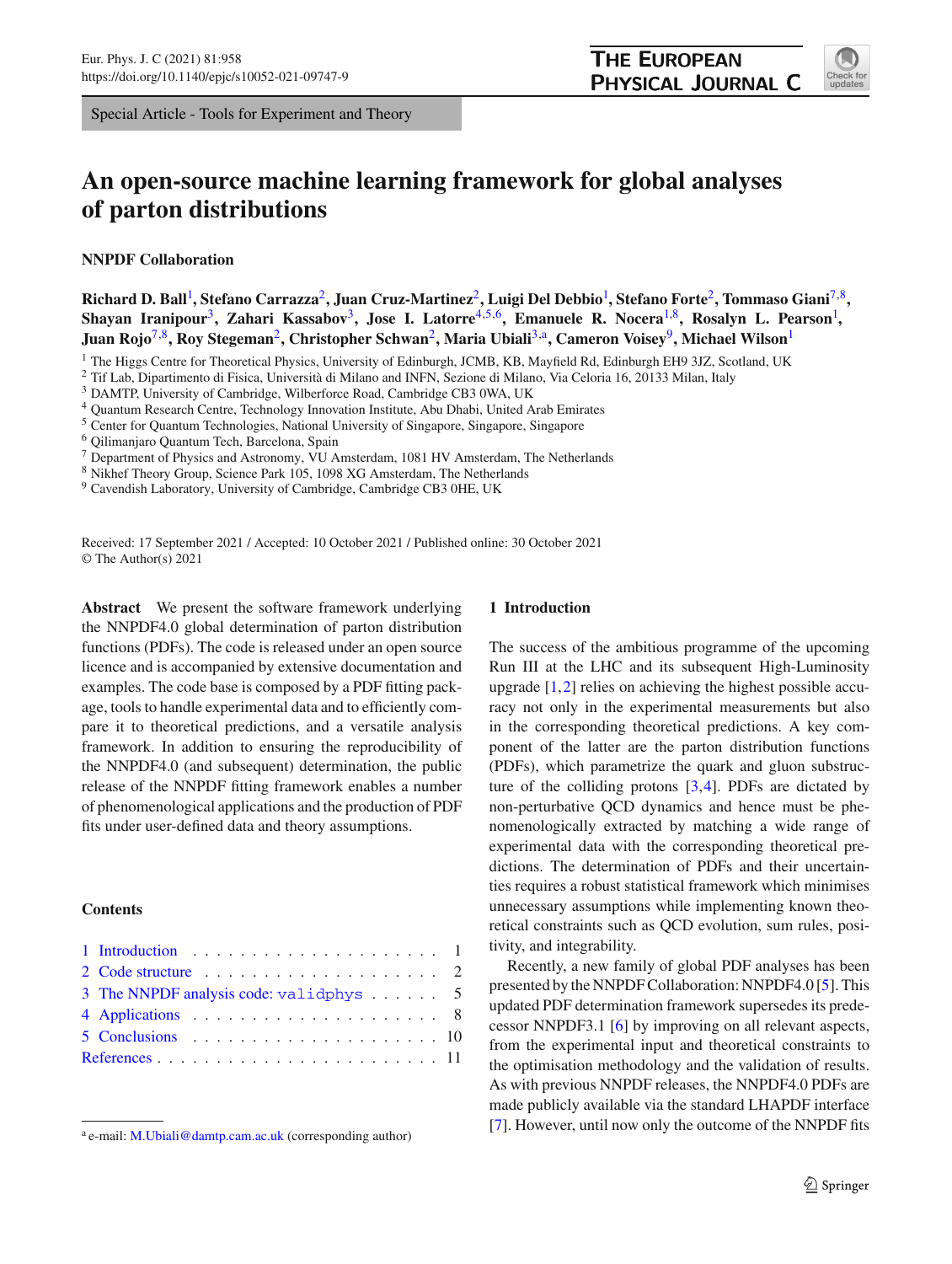(the LHAPDF interpolation grid files) was released, while the code itself remained private. This situation implied that the only option to produce tailored variants of the NNPDF analyses was by requesting them to the developers, and further that results were not reproducible by external parties. Another limitation of private PDF codes is that benchmarking studies, such as those carried out by the PDF4LHC working group [\[8,](#page-10-8)[9\]](#page-10-9), become more convoluted due to the challenge in disentangling the various components that determine the final outcome.

Motivated by this state of affairs, as well as by the principles of Open and FAIR [\[10\]](#page-10-10) (findable, accessible, interoperable and reusable) Science, in this work we describe the public release of the complete software framework [\[11](#page-10-11)] underlying the NNPDF4.0 global determination together with userfriendly examples and an extensive documentation. In addition to the fitting code itself, this release includes the original and filtered experimental data, the fast NLO interpolation grids relevant for the computation of hadronic observables, and whenever available the bin-by-bin next-to-nextto-leading order (NNLO) QCD and next-to-leading (NLO) electroweak *K*-factors for all processes entering the fit. Furthermore, the code comes accompanied by a battery of plotting, statistical, and diagnosis tools providing the user with an extensive characterisation of the PDF fit output.

The availability of the NNPDF open-source code, along with its detailed online documentation, will enable users to perform new PDF analyses based on the NNPDF methodology and modifications thereof. Some examples of potential applications include assessing the impact of new measurements in the global fit; producing variants based on reduced datasets, carrying out PDF determinations with different theory settings, e.g. as required for studies of α*s* or heavy quark mass sensitivity, or with different electroweak parameters; estimating the impact on the PDFs of theoretical constraints and calculations e.g. from non-perturbative QCD models [\[12\]](#page-10-12) or lattice calculations [\[13](#page-10-13)[,14](#page-10-14)]; and quantifying the role of theoretical uncertainties from missing higher orders to nuclear effects. One could also deploy the NNPDF code as a toolbox to pin down the possible effects of beyond the Standard Model physics at the LHC, such as Effective Field Theory corrections in high- $p_T$  tails [\[15](#page-10-15),[16](#page-10-16)] or modified DGLAP evolution from new BSM light degrees of freedom [\[17](#page-10-17)]. Furthermore, while the current version of the NNPDF code focuses on unpolarised parton distributions, its modular and flexible infrastructure makes it amenable to the determination of closely related pace\* non-perturbative collinear QCD quantities such as polarised PDFs, nuclear PDFs, fragmentation functions, or even the parton distributions of mesons like pions and kaons [\[18](#page-10-18)].

It should be noted that some of the functionalities described above are already available within the open source QCD fit framework xFitter [\[19,](#page-10-19)[20\]](#page-10-20). The NNPDF code offers complementary functionalities as compared to those in xFitter, in particular by means of state-of-the-art machine learning tools for the PDF parametrisation, robust methods for uncertainty estimate and propagation, a wider experimental dataset, an extensive suite of statistical validation and plotting tools, the possibility to account for generic theoretical uncertainties, and an excellent computational performance which makes possible full-fledged global PDF fits in less than one hour.

The main goal of this paper is to summarise the key features of the NNPDF code and to point the interested reader to the online documentation, in which the code is presented in detail and which, importantly, is kept up-to-date as the code continues to be developed and improved. First, in Sect. [2](#page-1-0) we describe the structure of the code and its main functionalities, including the relevant options. The framework used to analyse the outcome of a PDF fit is described in Sect. [3,](#page-4-0) while in Sect. [4](#page-7-0) we describe a few examples of possible applications for which users may wish to use the code. We conclude and summarise some possible directions of future development in Sect. [5.](#page-9-0)

#### <span id="page-1-0"></span>**2 Code structure**

The open-source NNPDF framework enables performing global QCD analyses of lepton-proton(nucleus) and proton- (anti)proton scattering data in terms of the NNPDF4.0 methodology described in [\[5](#page-10-5)]. The code is publicly available from its GITHUB repository

### <https://github.com/NNPDF/>

and is accompanied by an extensive, continuously updated, online documentation

### <https://docs.nnpdf.science/>

In this section, we describe the structure of the code and we present a high-level description of its functionalities. We invite the reader to consult the documentation for details on its usage.

The workflow for the NNPDF code is illustrated in Fig. [1.](#page-2-0) The NNPDF code is composed of the following main packages:

### **The** buildmaster **experimental data formatter**

A C++ code which transforms the original measurements provided by the experimental collaborations, e.g. via Hep-DATA [\[21](#page-10-21)], into a standard format that is tailored for PDF fitting.

In particular, the code allows for a flexible handling of experimental systematic uncertainties allowing for different treatments of the correlated systematic uncertainties [\[22](#page-10-22)[,23](#page-10-23)].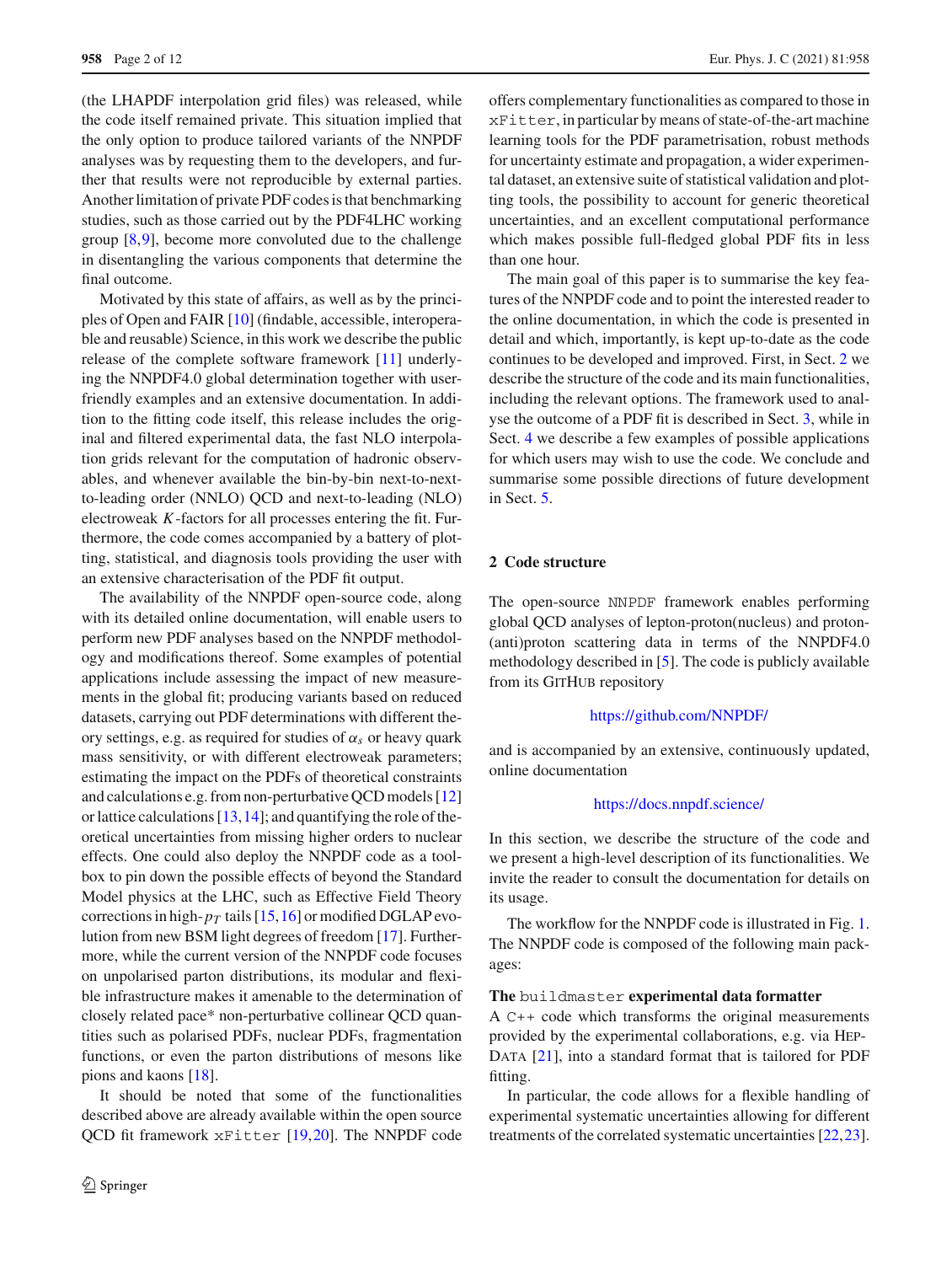<span id="page-2-0"></span>**Fig. 1** Schematic of the NNPDF code. The three main inputs are the theoretical calculations, encoded in terms of the precomputed FK-tables, the methodological settings as determined by the hyperopt procedure, and the experimental data in the common buildmaster format. The PDFs are fitted using n3fit, and following a postfit selection the outcome is stored in the LHAPDF grid format. Finally, a thorough characterisation of the results is carried out by the validphys framework



### **The** APFELcomb **interpolation table generator**

This code takes hard-scattering partonic matrix element interpolators from APPLgrid [\[24](#page-10-24)] and FastNLO [\[25\]](#page-10-25) (for hadronic processes) and APFEL [\[26\]](#page-10-26) (for DIS structure functions) and combines them with the QCD evolution kernels provided by APFEL to construct the fast interpolation grids called FK-tables [\[27](#page-10-27)]. In this way, physical observables can be evaluated in a highly efficient manner as a tensor sum of FK-tables with a grid of PDFs at an initial parametrisation scale *Q*0. APFELcomb also handles NNLO QCD and/or NLO electroweak *K*-factors when needed.

Theory predictions can be generated configuring a variety of options, such as the perturbative order (currently up to NNLO), the values of the heavy quark masses, the electroweak parameters, the maximum number of active flavours, and the variable-flavour-number scheme used to account for the effects of the heavy quark masses in the DIS structure functions. The FK-tables resulting from each choice are associated to a database entry trough a theory id, which allows to quickly identify them them.

### **The** n3fit **fitting code**

This code implements the fitting methodology described in [\[5](#page-10-5),[28\]](#page-10-28) as implemented in the TensorFlow framework [\[29](#page-10-29)]. The n3fit library allows for a flexible specification of the neural network model adopted to parametrise the PDFs, whose settings can be selected automatically via the built-in hyperoptimisation tooling [\[30\]](#page-10-30). These include the neural network type and architecture, the activation functions, and the initialisation strategy; the choice of optimiser and of its corresponding parameters; and hyperparameters related to the implementation in the fit of theoretical constraints such as PDF positivity [\[31\]](#page-10-31) and integrability. The settings for a PDF fit are input via a declarative run card. Using these settings, n3fit finds the values of the neural network parameters, corresponding to the PDF at initial scale which describe the input data. Following a post-fit selection and PDF evolution step, the final output consists of an LHAPDF grid corresponding to the best fit PDF as well as metadata on the fit performance.

**The** libnnpdf C++ **legacy code** A C++ library which contains common data structures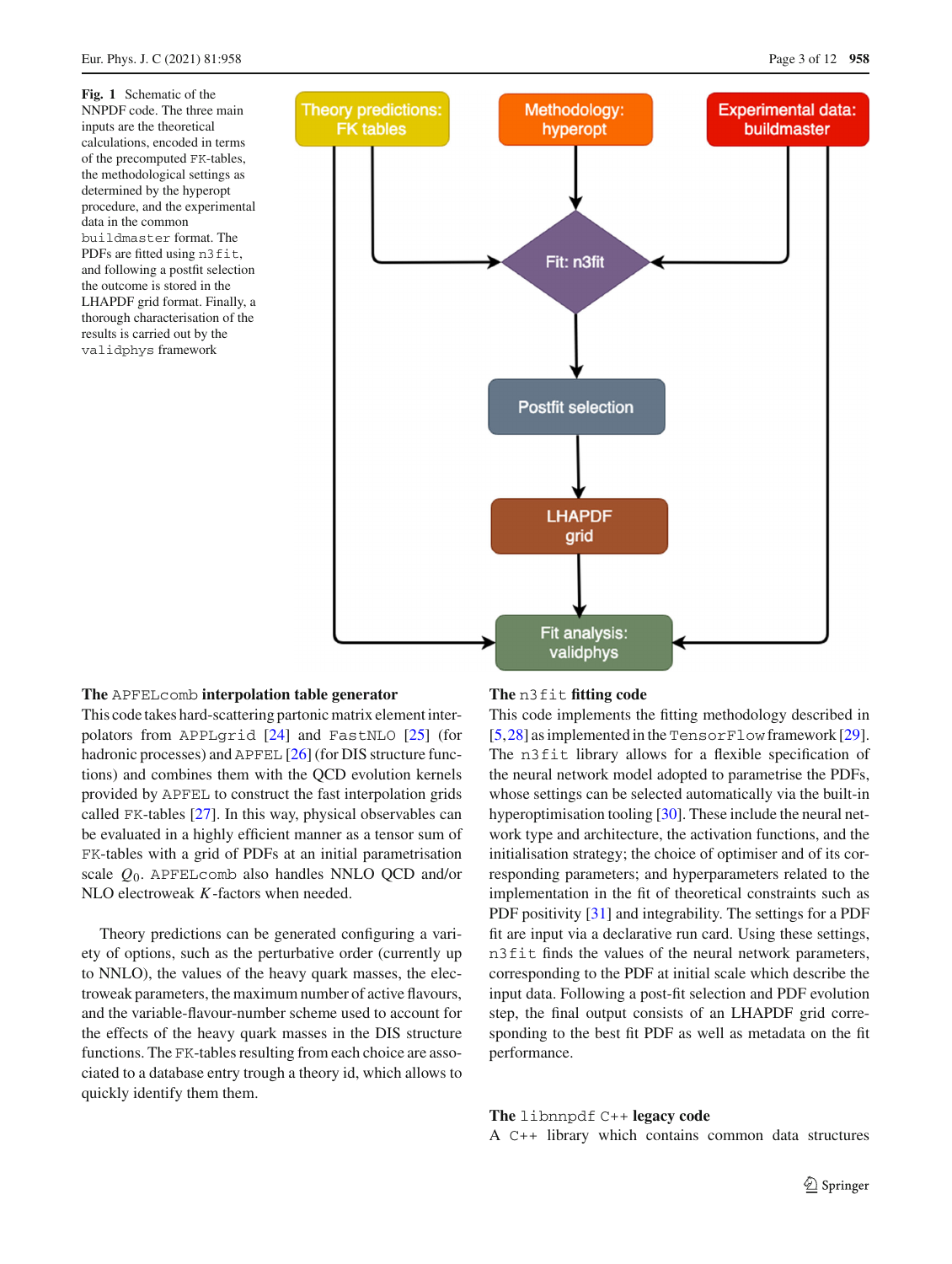together with the fitting code used to produce the NNPDF3.0 and NNPDF3.1 analyses [\[6](#page-10-6)[,32](#page-10-32)[–35](#page-10-33)].

The availability of the libnnpdf guarantees strict backwards compatibility of the NNPDF framework and the ability to benchmark the current methodology against the previous one.

To facilitate the interaction between the NNPDF C++ and Python codebases, we have developed Python wrappers using the SWIG [\[36](#page-10-34)] library.

### **The** validphys **analysis framework**

A package allowing to analyse and plot data related to the NNPDF fit structures and I/O capabilities to other elements of the code base. The validphys framework is discussed in detail in Sect. [3.](#page-4-0)

Complementing these main components, the NNPDF framework also contains a number of additional, everevolving, tools which are described in the online documentation.

*Development workflow.* The NNPDF code adopts a development workflow compliant with best practices in professionally developed software projects. Specifically, every code modification undergoes code review and is subjected to a suite of automated continuous integration testing. Moreover, before merging into the main release branch, all relevant documentation is added alongside any new tests that may be relevant to the incoming feature. This feature ensures that a broad code coverage within the test suite is maintained.

*Installation.* The various software packages that compose the NNPDF fitting code can be installed via the binary packages provided by the conda interface, as described in

### <https://docs.nnpdf.science/get-started/installation.html>

The binary distribution allows users to easily install the entire code suite alongside all relevant dependencies within an isolated environment, which is also compatible with the one that has been tested automatically. Consequently, PDF fits can be produced with a known fixed version of the code and all its dependencies, regardless of the machine where it is running, hence ensuring the reproducibility of the result. For the purposes of code development, it is also possible to set up an environment where the dependencies are the same but the code can be edited, allowing users to contribute to the open-source framework.

*Input configuration.* The settings that define the outcome of a NNPDF fit are specified by means of a run card written in YAML, a common human-readable data-serialisation language. The main elements of fit run cards are:

**Input dataset:** for each dataset, the user has to specify the NNPDF-internal string associated to it, the fraction of the data that goes into the training and validation subsets, and the inclusion of *K*-factors in the corresponding theoretical predictions.

The latter are assigned different naming conventions depending on their nature: NNLO QCD, NLO electroweak, heavy-quark mass corrections for neutrino DIS [\[37](#page-10-35)], or overall normalisation rescaling.

Correlations between common systematic uncertainties between different datasets are automatically taken into account.

**Kinematical cuts:** a declarative format that specifies the cuts applied to the experimental data, based on the kinematics of each data point and depending on the corresponding theory settings. The cuts can be based on simple relations between the kinematics of each data point, such as the usual  $Q_{\text{min}}^2$  and  $W_{\text{min}}^2$  cuts applied to DIS structure functions, some derived quantity such as the value of the lepton charge asymmetry in *W* decay data, or on more complex conditions such as retaining only points where the relative difference between NLO and NNLO predictions is below some threshold.

These kinematical cut configuration can either be specified directly in the run card or the built-in defaults can be used, and can be required for individual datasets or for types of processes instead.

**Theory settings:** the settings for theory predictions to be used in the fit, such as the perturbative order and the values of the coupling constants and of the quark masses, are specified an entry in the theory database, which in turn selects the set of FK-tables, to be used during the fit. A wide range of FK-tables for the most commonly used theory settings are already available and can be installed using the NNPDF code, while tables corresponding to different settings can also be assembled by the user whenever required. The settings for the available entries of the theory database are specified in the online documentation.

**Fitting strategy and hyperparameters:** the user can specify via the run card a number of methodological settings that affect the optimisation, such as the minimisation algorithm with the corresponding parameters, the maximum training length, the neural network architecture and activation functions, and the choice of PDF fitting basis (e.g. using the evolution or the flavour basis).

These methodological settings can either be set by hand or taken from the result of a previous hyperopt run. Furthermore, random seeds can be configured to achieve different levels of correlation between Monte Carlo replicas across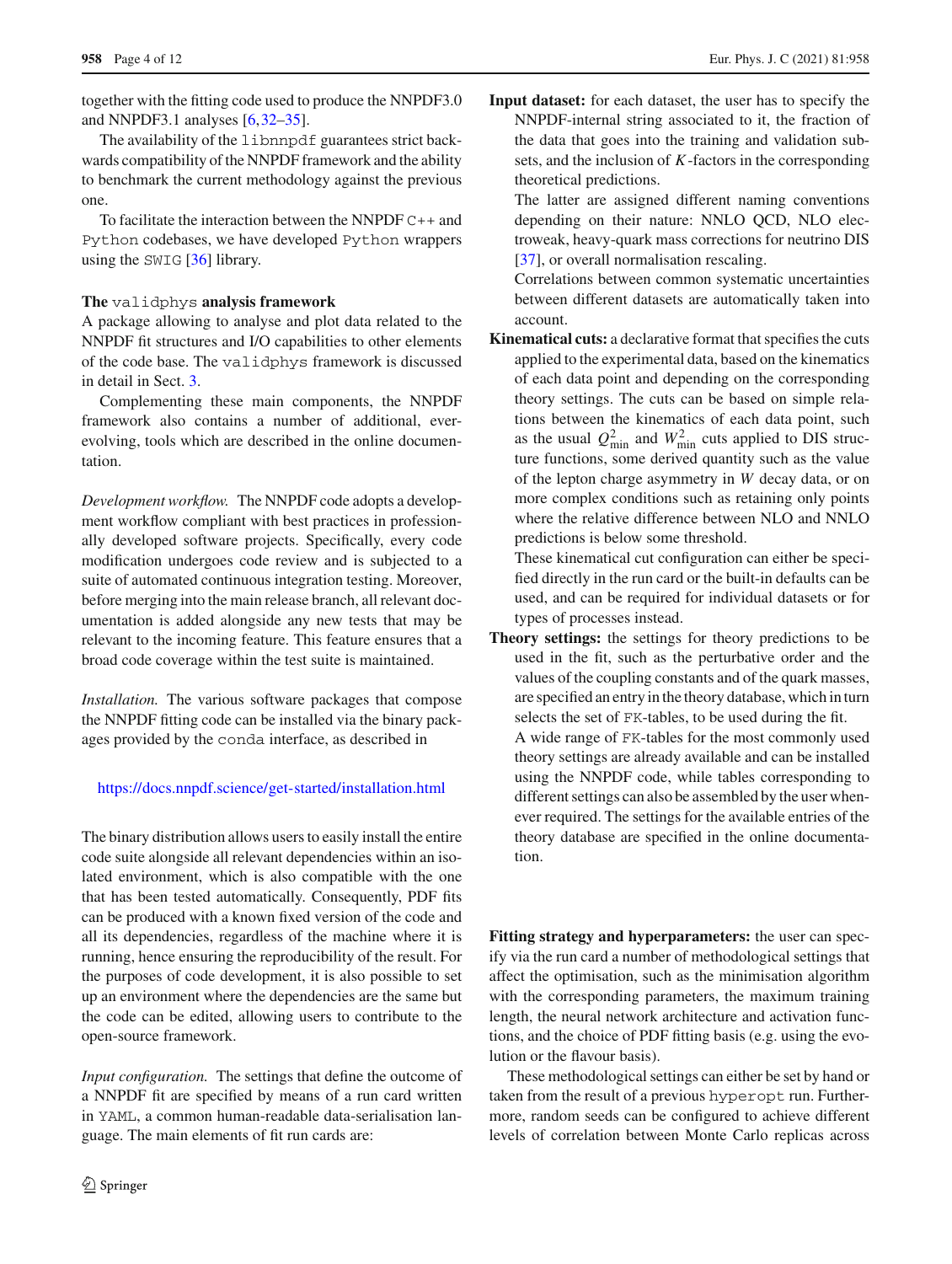fits, as required e.g. for the correlated replica method used in the  $\alpha_s(m_Z)$  extraction of [\[38](#page-10-36)].

The user can additionally decide whether to save the weights of the neural networks during the fit or not, and whether to fit the Monte Carlo replicas or instead the central values of the experimental data.

Another choice accessible via the run card is whether to use real data or instead fit to pseudo-data generated from a known underlying PDFs, as required during a closure test [\[32](#page-10-32),[39\]](#page-10-37).

**PDF positivity and integrability:** as described in [\[5](#page-10-5)], in the NNPDF4.0 determination one imposes theoretical requirements on the positivity and integrability of the fitted PDFs by means of the Lagrange multiplier method.

The user can then decide via the run card whether or not (or only partially) to impose these constraints on the PDFs, and if so define the initial values of the Lagrange multiplier weights.

Note that some of the parameters governing the implementation of these theory requirements can also be adjusted by means of the hyperoptimisation procedure.

**Weighted fits:** the user can choose to give additional weight to specific datasets when computing the total  $\chi^2$ .

This feature can be useful to investigate in more detail the relative impact that such datasets have in the global fit, and explore possible tensions with other datasets or groups of processes following the strategy laid out in [\[5](#page-10-5)].

The run cards required for producing the main NNPDF4.0 fits are stored under

### [https://github.com/NNPDF/nnpdf/tree/master/n3fit/](https://github.com/NNPDF/nnpdf/tree/master/n3fit/runcards/reproduce_nnpdf40/) [runcards/reproduce\\_nnpdf40/](https://github.com/NNPDF/nnpdf/tree/master/n3fit/runcards/reproduce_nnpdf40/)

These enable users to readily reproduce the results and also generate modifications of dataset selection, methodology or theory choices by suitably tweaking a run card.

*Performance.* One of the main advantages introduced by the new methodology underlying NNPDF4.0 in comparison to its predecessors using genetic algorithms is the significant fitting speed up achieved. As an illustration of this improvement in performance, we note that the NNPDF4.0 NNLO global fit takes fewer than 6 hours per replica on a single CPU core, as compared to  $\simeq$  36 hours using the NNPDF3.1like methodology. This significant reduction of the CPU footprint of the global PDF fits leads to a faster production rate of fit variants, and it also allows one the prototyping of new approaches to PDF fitting using deep learning. Indeed, technologies such as hyperoptimisation were previously impractical but with the improved computational performance of the NNPDF code they are used in the fit. Furthermore, with the use of TensorFlow in the fitting toolkit, the ability to conveniently perform fits on the Graphics Processing Unit (GPU) might allow for further improvements in performance as suggested by the study in Ref. [\[40\]](#page-10-38). Such an implementation in the main NNPDF code is reserved for a future release.

### <span id="page-4-0"></span>**3 The NNPDF analysis code:** validphys

The validphys toolkit is at the heart of the NNPDF code base, bridging together the other components and providing basic data structures, compatibility interfaces, I/O operations and algorithms. These are used to assemble a suite of statistical analysis and plotting tools. We describe it here, and refer the reader to the publications mentioned in the code structure description in Sect. [2](#page-1-0) as well as the online documentation of the NNPDF framework for further details on the other parts of the code.

The validphys code is in turn built on top reportengine [\[41\]](#page-10-39), a data analysis framework which seeks to achieve the following goals:

- To aid structuring data science code bases so as to make them understandable and lower the entry barrier for new users and developers.
- To provide a declarative interface that allows the user specifying the required analysis by providing a minimal amount of information in the form of a run card, making the analysis reproducible given said run card.
- To provide a robust environment for the execution of data analysis pipelines including robust error checking, automatic documentation, command-line tools and interactive applications.

The key observation underpinning the design of reportengine is that most programming tasks in data science correspond to codes that are fully deterministic given their input. Every such program can be seen as a direct acyclic graph (DAG), see example the one shown in Fig. [2,](#page-5-0) with links representing the dependencies between a given step of the computation and the subsequent ones. Specifically, the nodes in such graph (resources) correspond to results of executing functions (providers) which usually correspond to functions in the Python programming language. These functions are required to be pure, that is, such that their outputs are deterministic functions of the inputs and that no side effects that alter the state of the program happen. $<sup>1</sup>$  These side effects</sup> are typically managed by the reportengine framework itself, with tools to, for example, save image files to a suitably unique filesystem location.

<span id="page-4-1"></span><sup>&</sup>lt;sup>1</sup> Note that the concept of pure function is used here somewhat more loosely than in programming languages such as Haskell [\[42](#page-10-40)], since side effects such as logging information or writing files to disk are allowed as long as they are idempotent.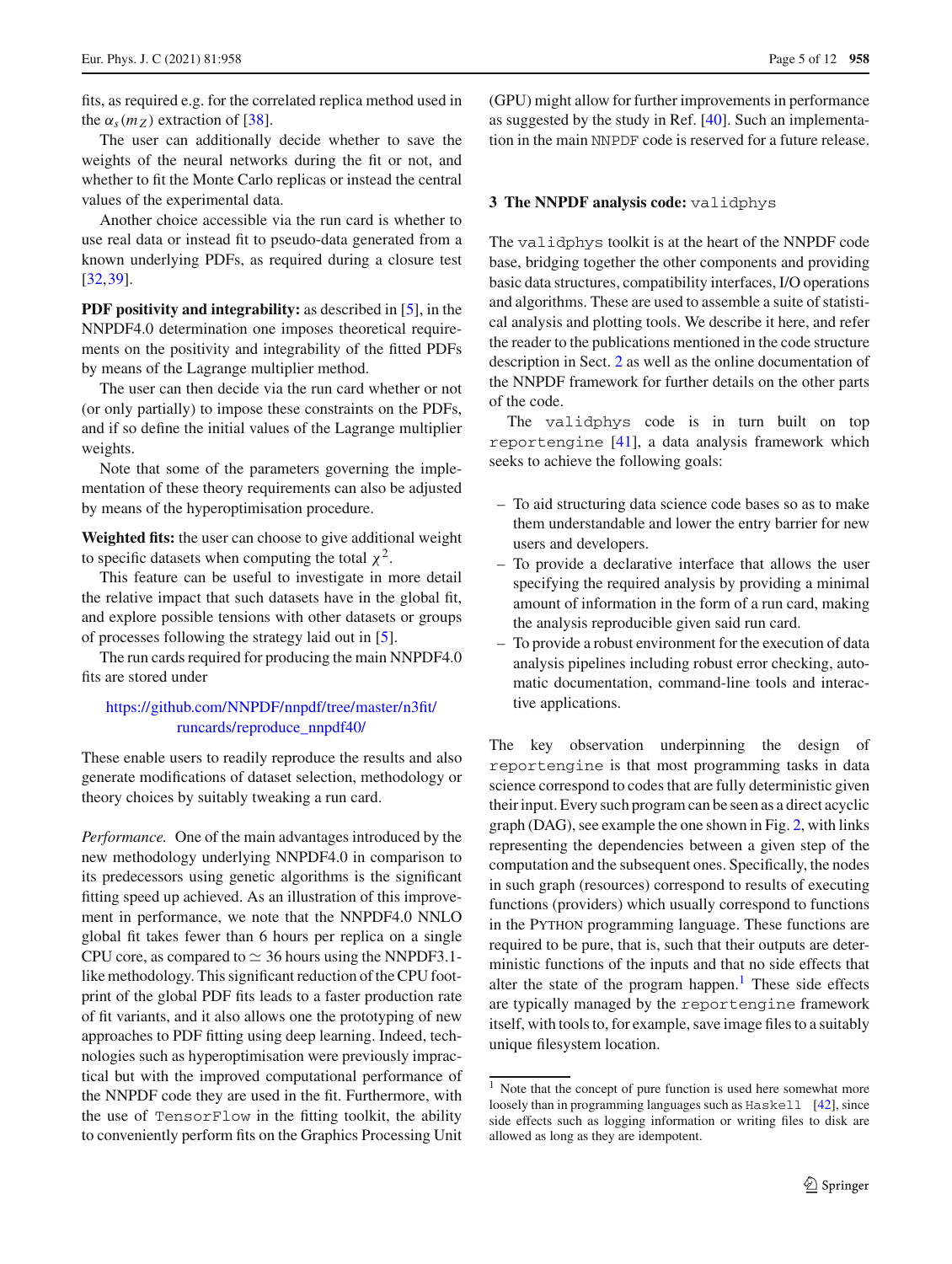

<span id="page-5-0"></span>**Fig. 2** Direct acyclic graph corresponding to the run card provided in Fig. [3.](#page-6-0) The graph shows the inputs extracted from the run card, such as pdf (the PDF set) and the dataset, the intermediate steps required for the  $\chi^2$  computation (such as evaluating the covariance\_matrix),

and the final target requested by the user, in this case a training report containing a histogram and a table with the  $\chi^2$  values obtained for this dataset for the indicated input PDF and choice of theory settings

The goal of simplifying the programming structure is achieved then by decomposing the program in terms of pure functions. Code developers are required to reason about the inputs of each individual function as well as its code, but not about any global state of the program or the order of execution, with the problem of putting the program together being delegated to the framework.

The reportengine framework has extensive facilities for automatically building the computation graph from the provided input. Users are only required to specify the ultimate target of the analysis (such as a figure, table, or report) with the intermediate steps being deduced thanks to a set of conventions in the program structure and a collection of utilities provided by the framework (for example tools to implement the map-reduce pattern). This allows complex analyses to be specified by purely declarative run cards without the need to write custom code for each of them. In turn, the run cards allow any user to precisely reproduce the results based on it and the corresponding version of the code.

A simple validphys run card, illustrating a minimal analysis of a dataset is shown in Fig. [3](#page-6-0) with the DAG it spawns in Fig. [2.](#page-5-0)

As an example of the meta-programming features of reportengine, the template\_text input in the runcard displayed in Fig. [3](#page-6-0) illustrates how it is possible to spawn arbitrary other actions, with their corresponding dependencies, based on the user input as shown in Fig. [2.](#page-5-0) The framework allows implementing similar complex workflows with its programming interface. Users are referred to the online documentation for further details, code references, and specific examples.

The introspection capabilities of reportengine enable it to provide a robust and convenient environment for carrying out analysis. Most notably they enable specifying powerful checks on the user input. Basic constraints are implemented by instrumenting type annotations of PYTHON functions, which are used to verify that data types in the run cards match those expected by the code, but in addition arbitrary checks can also be attached to both input values or provider functions. This is commonly known as contract programming, but differs with many implementations in that checks are executed at the time the DAG is being built instead of when functions are executed. Thus, the DAG construction phase can be seen as a compilation phase, where developers have the ability to write arbitrary compiler checks. This feature allows eliminating large classes of runtime errors, thereby increasing the chances that the analysis runs to completion once the DAG has been constructed and checked. Another introspection feature consists of the capability of tracing the required inputs for a given provider and displaying them as automatically generated command line documentation.

As an implementation of the reportengine framework the validphys code features workflow focused on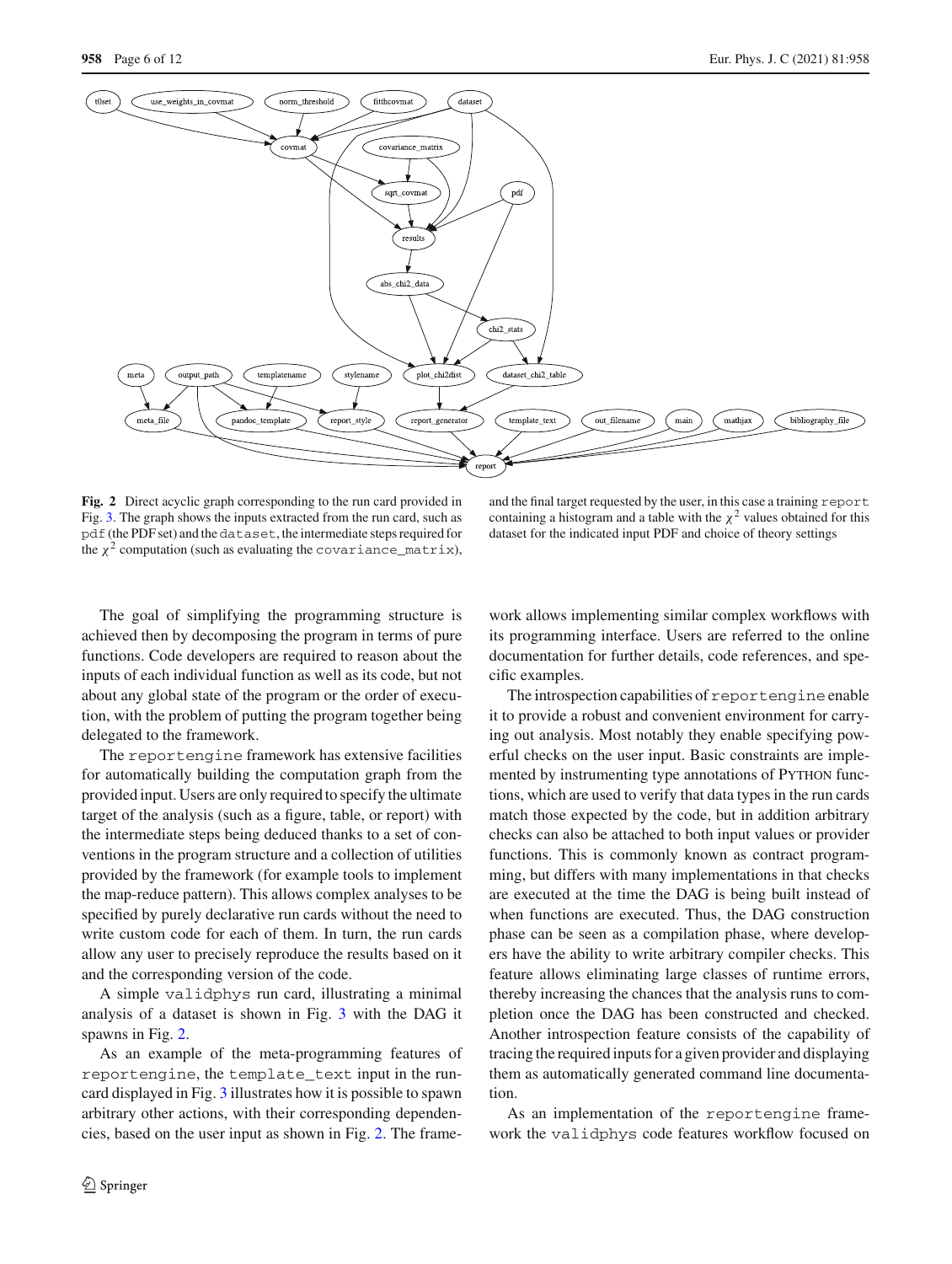| dataset_input:<br>dataset: ATLAS_WP_JET_8TEV_PT<br>cfac: [QCD] |  |  |  |  |  |  |  |
|----------------------------------------------------------------|--|--|--|--|--|--|--|
| theoryid: 200                                                  |  |  |  |  |  |  |  |
| use_cuts: "nocuts"                                             |  |  |  |  |  |  |  |
| pdf: NNPDF31_nnlo_as_0118                                      |  |  |  |  |  |  |  |
| template_text:  <br># Histogram                                |  |  |  |  |  |  |  |
| $\{\texttt{Qplot\_chi2dist@}\}$                                |  |  |  |  |  |  |  |
| # Table                                                        |  |  |  |  |  |  |  |
| $\{\texttt{Qdataset\_chi2\_table@}\}$                          |  |  |  |  |  |  |  |
| actions:<br>- report(main=True)                                |  |  |  |  |  |  |  |

<span id="page-6-0"></span>**Fig. 3** A validphys runcard which produces a report containing a table and a histogram with the  $\chi^2$  values obtained for the ATLAS  $W^+$  + jets 8 TeV differential distributions when using the  $N_{\text{rep}} = 100$ replicas of NNPDF3.1 NNLO as input dataset and the theory settings specified by the theoryid: 200 of the database. In particular, the runcard specifies the string for thedataset, the use of QCD *K*-factors, and the requirements that no kinematic cuts should be applied to the input dataset. Possible input options are referenced in Sec. [2.](#page-1-0) The DAG graph corresponding to the execution of this runcard is represented in Fig. [2](#page-5-0)

declarative and reproducible run cards. The code relies on common Python data science libraries such as NumPy [\[43](#page-10-41)], SciPy [\[44](#page-10-42)], Matplotlib [\[45](#page-11-0)] and Pandas [\[46\]](#page-11-1) through its use of Pandoc [\[47\]](#page-11-2), and it implements data structures that can interact with those of libnnpdf, as well as with analogs written in pure PYTHON. These include NNPDF fits, LHAPDF grids, and FK-tables. In addition, the code allows to quickly acquire relevant data and theory inputs by automatically downloading them from remote sources whenever they are required in a runcard. It also contains tooling to upload analysis results to an online server, to share it with other users or developers, and to allow it to be reproduced by other parties.

Some common data analysis actions that can be realised within the validphys framework include:

- Evaluating the convolutions between FK-tables and PDF sets, to evaluate in a highly efficient manner the theoretical predictions for the cross-sections of those datasets and theory settings we have implemented.
	- Note that here any input PDF set can be used, not only NNPDF sets.

– Producing data versus theory comparison plots allowing for the graphical visualisation of the wealth of experimental measurements implemented in the NNPDF framework matched against the theory predictions.

Again, predictions for arbitrary PDF sets can be used as input.

- Computing statistical estimators based on such data versus theory comparison, such as the various types of  $\chi^2$ [\[22](#page-10-22)], together with many plotting and grouping options.
- A large variety of plotting tools and options for the PDFs and partonic luminosities, including plots in arbitrary PDF bases.

Some of these functionalities are related to those provided by the APFEL-Web online PDF plotter [\[48](#page-11-3)].

– Manipulating LHAPDF grids, implementing operations such as Hessian conversions [\[49](#page-11-4),[50\]](#page-11-5).

The typical output of validphys is an HTML report containing the results requested by the user via the runcard. Fig. [4](#page-7-1) displays the report obtained after executing the runcard in Fig. [3,](#page-6-0) consistent of an histogram displaying the distribution of  $\chi^2$  values for the  $N_{\text{rep}} = 100$  replicas of the NNPDF3.1 NNLO set when its predictions based on the theoryid:200 theory settings are compared to the ATLAS *W*, *Z* 13 TeV total cross-sections. In order to highlight the potential of validphys, we have collected in this link

### <https://data.nnpdf.science/nnpdf40-reports/>

representative training reports corresponding to the NNPDF4.0 analysis, such as comparisons between fits at different perturbative orders and between fits based on different datasets.

Additional features of the current release of the validphys framework include tools that make possible:

- Comparing two PDF fits by means of the vpcomparefitstool, which generates a report composed by almost 2000 figures and and 12 tables, displaying fit quality estimators, PDF comparisons, data-theory comparisons and positivity observables.
- Carrying out and characterising closure tests [\[39\]](#page-10-37) and future tests [\[52\]](#page-11-6).
- Performing simultaneous fits of the PDFs together with the strong coupling constant [\[38](#page-10-36)].
- Evaluating the theory covariance matrix constructed from scale variations, which can then be used as input for PDF fits accounting for missing higher order uncertainties (MHOUs) following the strategy of [\[53](#page-11-7),[54\]](#page-11-8).
- Studying Hessian PDF tolerances.
- Determining Wilson coefficients in the Effective Field Theory (EFT) framework together with PDFs following the strategy presented in  $[15, 16]$  $[15, 16]$ .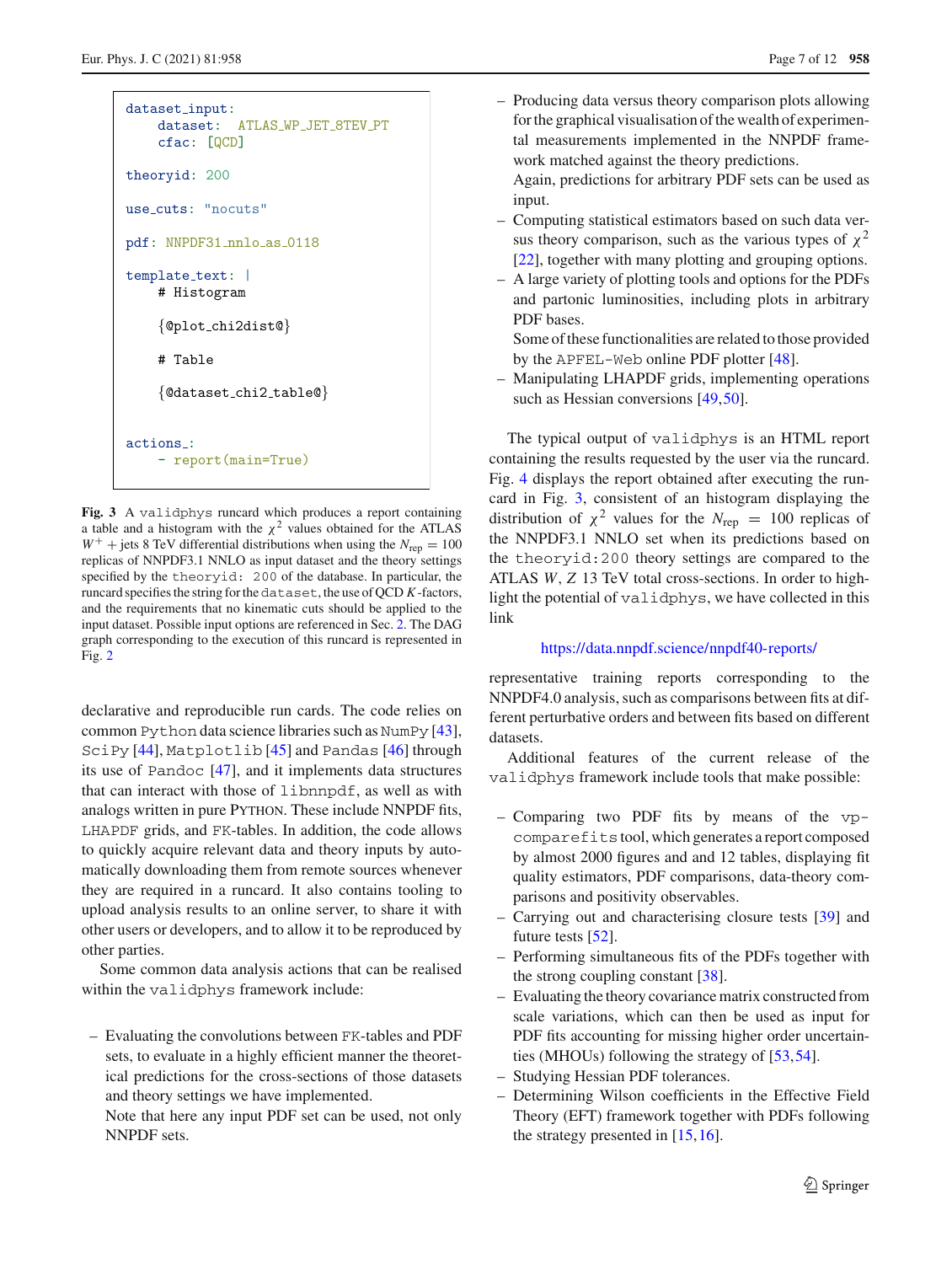

 $19$ 

18

 $20$ 

21

## **Table**

|                      | central mean | npoints |       | chi2 per data perreplica mean | perreplica std |
|----------------------|--------------|---------|-------|-------------------------------|----------------|
| ATLAS WP JET 8TEV PT | 21.33        | 16      | 1.333 | 21.40                         | 1.117          |

22 .png .pdf #

Powered by reportengine

<span id="page-7-1"></span>Fig. 4 The output of executing the runcard in Fig. [3](#page-6-0) with validphys is an HTML report consistent of an histogram and the corresponding table indicating the distribution of  $\chi^2$  values over the  $N_{\text{rep}} = 100$  repli-

– Analysing theoretical prediction with matched scale variations.

In conclusion, it is worth emphasising that many of the validphys features described here can be deployed outside the framework of the NNPDF fits. For instance, the tooling to evaluate the theory covariance matrix could also be relevant in the context of Hessian PDF fits, and comparisons between PDF sets can be carried out for other fits beyond NNPDF, provided one is careful and adopts consistent theoretical settings for each of the inputs.

### <span id="page-7-0"></span>**4 Applications**

Let us briefly discuss now some possible future applications of the NNPDF fitting framework presented in this work. As representative examples, we consider the inclusion of new experimental data, producing fits varying the theory settings, and going beyond the determination unpolarised collider cas of NNPDF3.1 NNLO for the ATLAS  $W^+$  + jets 8 TeV differential distributions [\[51\]](#page-11-9) and the theoryid:200 theory settings

 $\overline{23}$ 

 $\overline{24}$ 

 $\overline{25}$ 

PDFs. We discuss each of these applications in turn, and for a more comprehensive list we refer the interested user to the online documentation.

*Adding new experimental data to the global fit.* A typical application of the open-source NNPDF framework would be that of assessing the impact of some new measurement in the global PDF fit. Carrying out a full-fledged fit has several advantages as compared to approximate methods such as Bayesian reweighting [\[55](#page-11-10)[,56](#page-11-11)], in particular one does not rely on the availability of prior fits composed by a very large number of replicas. Also, this way the user can easily vary the input dataset or the theoretical settings of this baseline fit. Furthermore, it is possible to add simultaneously to the global fit a large number of new datasets, while the reliability of the reweighting procedure is typically limited to a single dataset.

To implement a new dataset in the NNPDF code, one should start by adding the new measurement to the buildmaster suite. This will parse the new data points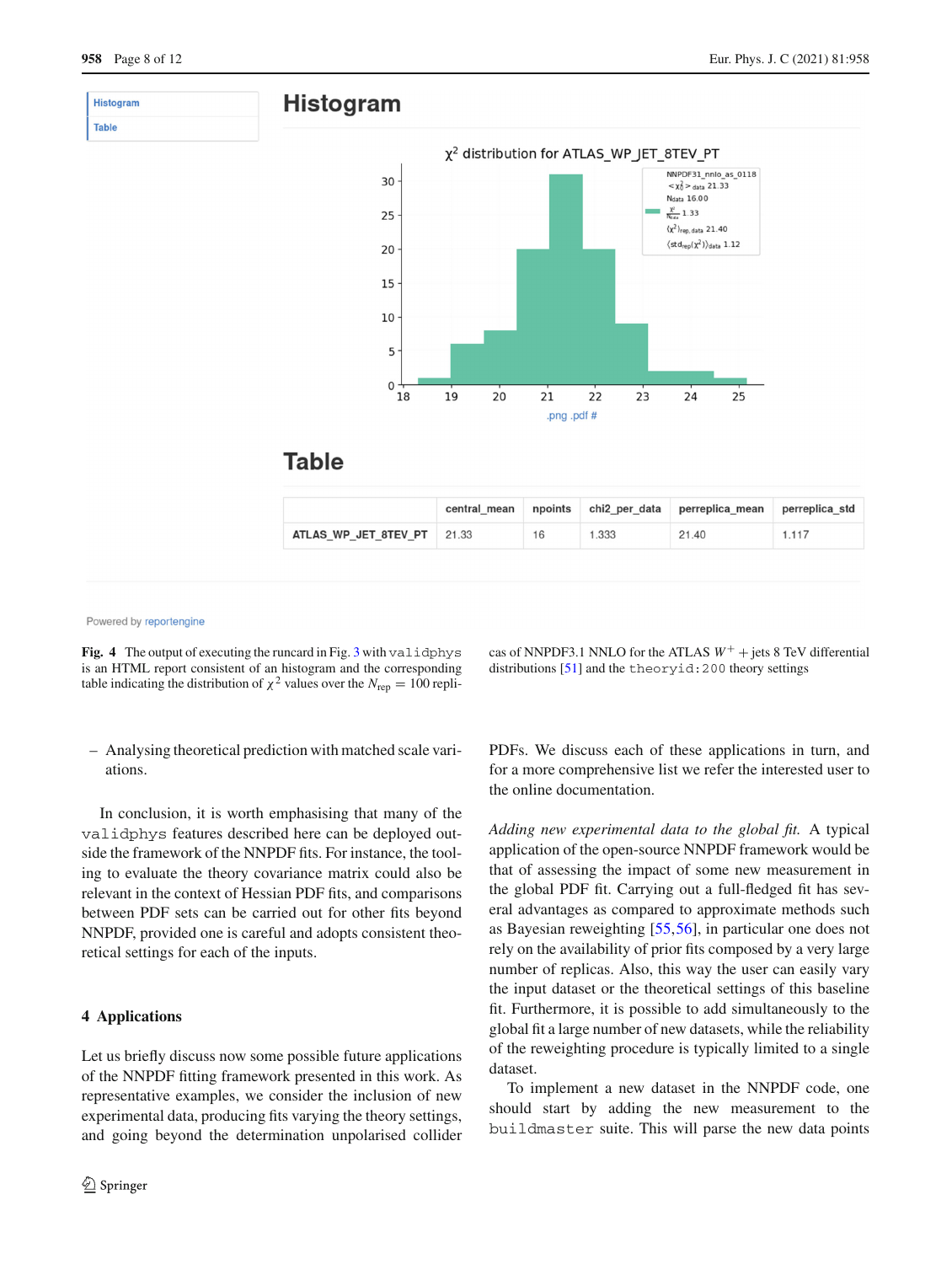into the common format suitable for its use in the PDF fits. Such an implementation will in general include information regarding the data central values, specification of the kinematic variables, statistical uncertainties and any relevant correlated systematic uncertainties that may exist in the dataset. In particular, the systematic uncertainties must be accompanied by metadata specifying their type (i.e if they are multiplicative or additive) as well as any possible correlations they may have with other systematic uncertainties (for example, the luminosity uncertainty will often be correlated across a given experiment). These uncertainties will then be used to construct the covariance matrix as well as the Monte Carlo replicas used to train the neural networks parametrising the PDFs.

Furthermore, in order to run the fit, the user would have to produce the corresponding FK-tables for this new dataset, which implies evaluating the fast NLO grids via APPLgrid, FastNLO, or PineAPPL [\[57](#page-11-12)] and then combining them with the DGLAP evolution kernels viaAPFELcomb. Depending on the perturbative order and electroweak settings of the fit, one needs to complement this FK-table with bin-by-bin NNLO QCD and/or NLO electroweak *K*-factors. With these ingredients, it is then be possible to add the data to a NNPDF fit and gauge its impact by comparing to a baseline with this same dataset excluded. If the impact of the dataset on the PDFs is moderate one can adopt the same hyperparameters as in the baseline reference; however, it is recommended practice to verify the stability of the fit results with respect a dedicated round of hyperoptimisation. Note also that new theory constraints, e.g. as those that could be imposed by lattice QCD calculations, can be accounted for in the same manner is with the addition of a new dataset.

As a consequence of adding the new dataset to those already packaged within the NNPDF code, the user now has access to the validphys tools described in Sect. [3,](#page-4-0) and hence they can easily characterise the goodness of the fit and quantify the agreement with the theory predictions, and well as assess the impact of this new dataset into the PDFs, partonic luminosities, and physical cross-sections.

*NNPDF fits with different theory settings.* Another foreseeable application of the open source fitting code is to produce variants of the NNPDF global analyses with modifying settings for the theoretical calculations. For instance, in determinations of the strong coupling  $\alpha_s(m_Z)$  from collider data, one typically needs a series of PDF fits with a wide range and fine spacing of  $\alpha_s$  values. These dedicated fits can be produced with the NNPDF code, and in addition while producing such PDF fits the user can also choose to tune the input dataset, e.g. by excluding specific types of processes, and the theory settings, e.g. with different variable-flavournumber-scheme. As emphasised in [\[58](#page-11-13)], when extracting SM parameters such as  $\alpha_s(m_Z)$  from datasets sensitive to PDFs, it it necessary to simultaneously account for the impact of such datasets on the PDFs themselves (and not only on  $\alpha_s$ ) to avoid biasing the determination. Hence, these varying-α*s* fits should already include the dataset from which  $\alpha_s$  will be extracted, and this is only possible thanks to the availability of the NNPDF open source code.

The same caveats apply in the case of determinations of the heavy quark (charm, bottom, and top) masses from collider processes in which PDFs also enter the theory calculations. Other possible examples of NNPDF fits with varying theory settings are fits with different flavour assumptions, DGLAP evolution settings, or with approximations for unknown higher order perturbative corrections such as those evaluated from resummation. One may also be interested in tailored PDF sets for specific cross-section calculations, such as the doped PDFs [\[59\]](#page-11-14) where the running with the active number of flavours  $n_f$  is different for  $\alpha_s(Q)$  and for the PDF evolution.

In order to run a variant of the NNPDF fit with different theory settings, the user needs to verify if the corresponding sought-for theory-id already exists in the theory database. If this is the case, the fit with the new theory settings can be easily produced by adjusting the theory-id parameter in the run card. If, however, the FK-tables with the required theory settings are not available in the database, the user needs first to produce them using APFELcomb. We note that this is a relatively inexpensive step from the computational point of view, provided the corresponding NLO fast grids and the associated *K*-factors have been already produced. The user can follow the instructions in

### <https://docs.nnpdf.science/tutorials/apfelcomb.html>

to produce FK-tables with their desired settings and assign them to a new theory-id in the theory database. By means of the validphys tooling, this new set of FK-tables can also be uploaded to the theory server where it will become available for other users.

*Beyond unpolarised collinear PDFs.* The current version of the NNPDF code focuses on unpolarised parton distributions. However, its flexible and modular infrastructure can be extended to the determination of related non-perturbative QCD quantities by means of the same methodology. While the NNPDF approach has also been used for the determination of polarised PDFs [\[60](#page-11-15),[61](#page-11-16)], fragmentation functions [\[62](#page-11-17),[63\]](#page-11-18), and nuclear PDFs [\[64,](#page-11-19)[65\]](#page-11-20), in all these cases the code infrastructure only partially overlaps with that underlying NNPDF4.0. For instance, the polarised PDF determination rely on the Fortran predecessor of the NNPDF code, while the nuclear PDF fits adopt the FK-table approach for theoretical calculations but are based on a stand-alone machine learning framework. The availability of the NNPDF framework as open source code should hence lead to progress into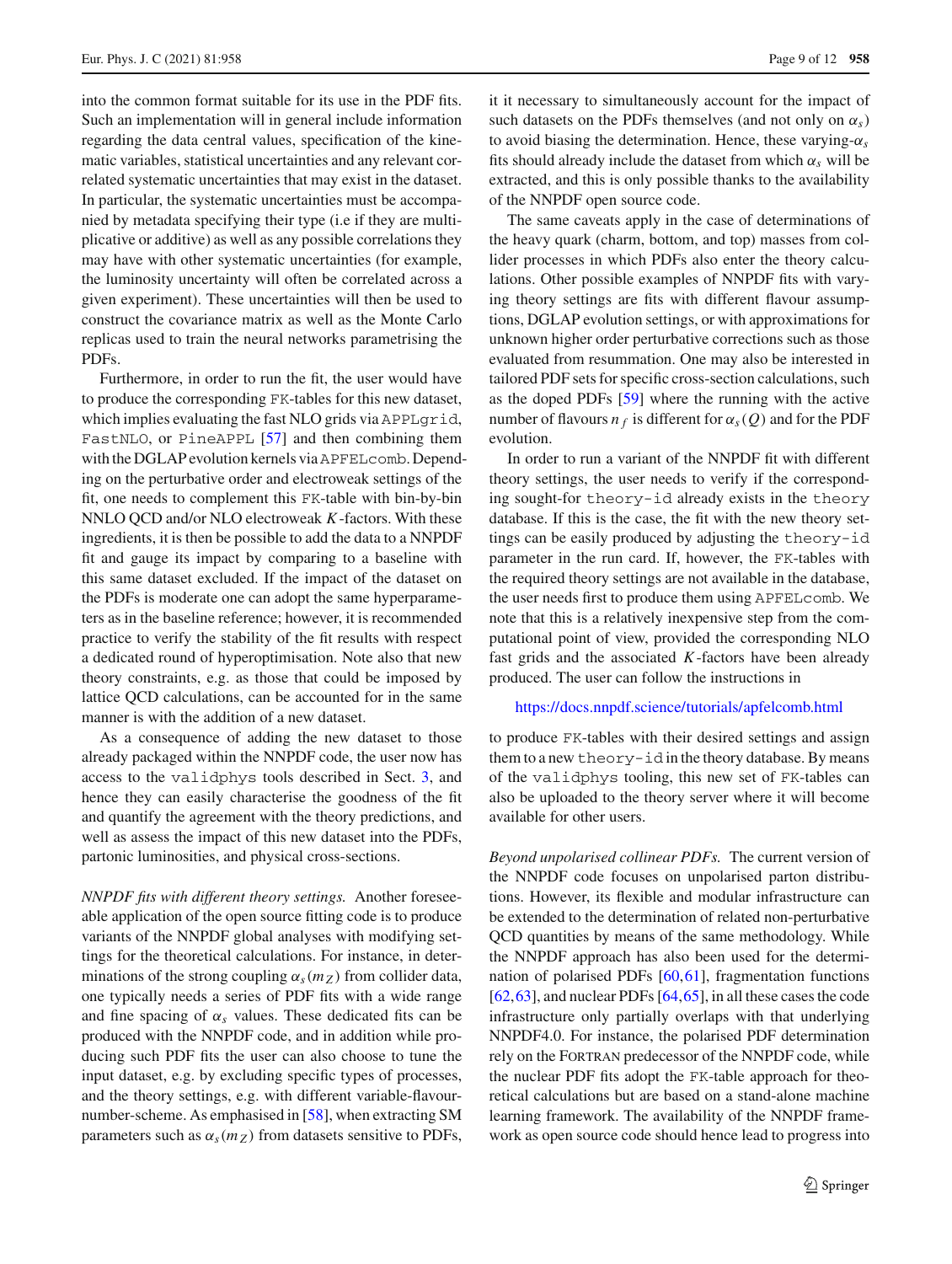its extension to other quantities beyond unpolarised collinear PDFs, as well as for the determination of the collinear PDFs of different hadronic species such as pions or kaons. These studies are especially interesting at the light of future experiments with focus on testing the nucleon, nuclear, and mesonic structure, from the Electron Ion Colliders [\[66](#page-11-21),[67](#page-11-22)] to AMBER at the CERN-SPS [\[18\]](#page-10-18).

A closely related application of the NNPDF fitting code would be the simultaneous determination of nonperturbative QCD quantities exhibiting non-trivial crosstalk, such as nucleon and nuclear PDFs [\[68](#page-11-23)], (un)polarised PDFs together with fragmentation functions [\[69](#page-11-24)], or collinear and transverse-momentum-dependent PDFs. Such integrated global PDF determinations have many attractive features, for instance in the proton global analysis it would not be necessary anymore to treat in a special manner the deuteron and heavy nuclear datasets (since the *A* dependence would be directly extracted from the data), and the interpretation of processes such as semi-inclusive DIS (SIDIS) would not rely on assumptions about the behaviour of either the nucleon PDFs (for the initial state) or the fragmentation functions (for the final state). Clearly, a pre-requisite for such integrated fits is the availability of the code infrastructure for the determination of the individual non-perturbative QCD quantities within the public NNPDF framework.

### <span id="page-9-0"></span>**5 Conclusions**

In this work we have presented the public release, as an opensource code, of the software framework underlying the recent NNPDF4.0 global determination of parton distributions. The flexible and robust NNPDF code exploits state-of-the-art developments in machine learning to realise a comprehensive determination of the proton structure from a wealth of experimental data. The availability of this framework as open source should encourage the broader high-energy and nuclear physics communities to deploy machine learning methods in the context of PDF studies.

Among the wide range of possible user cases provided by the NNPDF code, one can list assessing the impact of new data, producing tailored fits with variations of SM parameters such as  $\alpha_s(m_Z)$  or  $m_c$  for their simultaneous extraction together with the PDFs, and studying the eventual presence of beyond the SM physics in precision LHC measurements of the high- $p_T$  tails of kinematic distributions using effective field theories. Furthermore, the determination of related non-perturbative QCD quantities from nuclear PDFs and polarised PDFs to fragmentation functions represents another potential application of the NNPDF framework

In order facilitate these various applications, the NNPDF codebase is now almost entirely written in Python, the currently *de facto* standard choice of programming language

within both the data science as well as the scientific community. With the majority of the libraries being highly efficient wrappers of faster languages, PYTHON is no longer bottlenecked by performance and so its relatively low barrier of entry should allow for the NNPDF code to be modified and expanded. With this motivation, we have discussed how the user may wish to configure a run card for their PDF fit, indicated the details of the parameters that are exposed to the user, and presented the validphys library which acts as an in-house analysis suite designed to be not only reproducible, but also allowing for complex tasks to be achieved using transparent run card based inputs.

We reiterate that we have restricted ourselves to a succinct high-level summary of the main functionalities of the NNPDF code. The main reference for the interested user is online documentation which accompanies this release, which features technical commentary as well as example use cases. The documentation is kept continuously up-to-date following the ongoing development of the code.

**Acknowledgements** S. C., S. F., J. C.-M., R. S. and C. S. are supported by the European Research Council under the European Union's Horizon 2020 research and innovation Programme (grant agreement n.740006). M. U. and Z. K. are supported by the European Research Council under the European Union's Horizon 2020 research and innovation Programme (grant agreement n.950246). M. U. and S. I. are partially supported by the Royal Society grant RGF/EA/180148. The work of M. U. is also funded by the Royal Society grant DH150088. The work of M. U., S. I., C. V. and Z. K. is partially supported by the STFC consolidated grant ST/L000385/1. The work of Z. K. was partly supported by supported by the European Research Council Consolidator Grant "NNLOforLHC2". J. R. is partially supported by NWO, the Dutch Research Council. C. V. is supported by the STFC grant ST/R504671/1. T. G. is supported by The Scottish Funding Council, grant H14027. R. L. P. and M. W. by the STFC grant ST/R504737/1. R. D. B., L. D. D. and E. R. N. are supported by the STFC grant ST/P000630/1. E. R. N. was also supported by the European Commission through the Marie Sklodowska-Curie Action ParDHonS (grant number 752748).

**Data Availability Statement** This manuscript has no associated data or the data will not be deposited. [Authors' comment: All data are publicly released on the github repository <https://github.com/NNPDF> and the online documentation is released at [https://docs.nnpdf.science//.](https://docs.nnpdf.science//)]

**Open Access** This article is licensed under a Creative Commons Attribution 4.0 International License, which permits use, sharing, adaptation, distribution and reproduction in any medium or format, as long as you give appropriate credit to the original author(s) and the source, provide a link to the Creative Commons licence, and indicate if changes were made. The images or other third party material in this article are included in the article's Creative Commons licence, unless indicated otherwise in a credit line to the material. If material is not included in the article's Creative Commons licence and your intended use is not permitted by statutory regulation or exceeds the permitted use, you will need to obtain permission directly from the copyright holder. To view a copy of this licence, visit [http://creativecomm](http://creativecommons.org/licenses/by/4.0/) [ons.org/licenses/by/4.0/.](http://creativecommons.org/licenses/by/4.0/)

Funded by SCOAP<sup>3</sup>.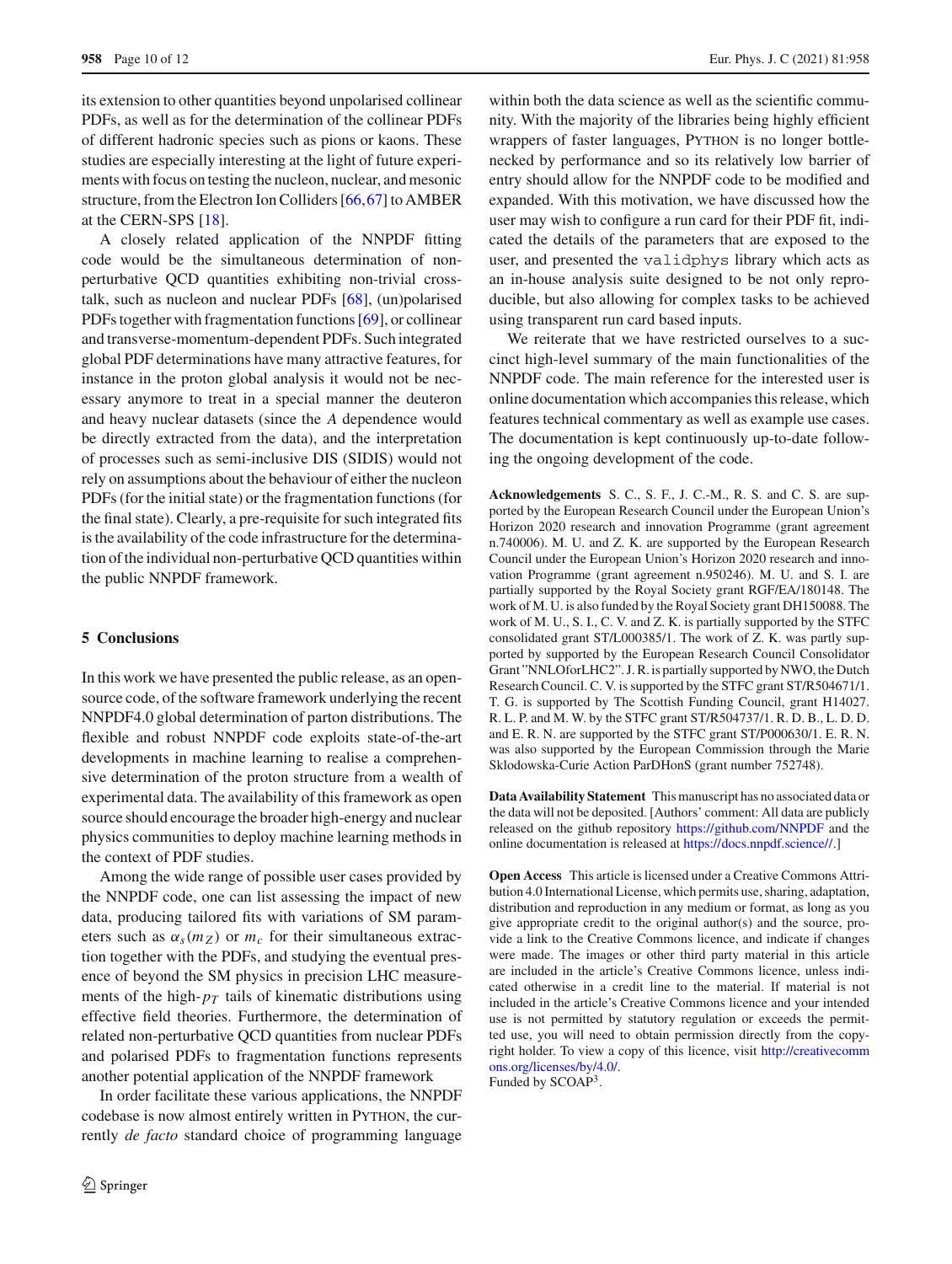#### <span id="page-10-0"></span>**References**

- <span id="page-10-1"></span>1. Physics of the HL-LHC Working Group Collaboration, M. Cepeda et al., Higgs physics at the HL-LHC and HE-LHC. [arXiv:1902.00134](http://arxiv.org/abs/1902.00134)
- <span id="page-10-2"></span>2. P. Azzi et al., Report from Working Group 1: standard model physics at the HL-LHC and HE-LHC. CERN Yellow Rep. Monogr. **7**, 1–220 (2019). [arXiv:1902.04070](http://arxiv.org/abs/1902.04070)
- <span id="page-10-3"></span>3. J. Gao, L. Harland-Lang, J. Rojo, The structure of the proton in the LHC precision era. Phys. Rep. **742**, 1–121 (2018). [arXiv:1709.04922](http://arxiv.org/abs/1709.04922)
- <span id="page-10-4"></span>4. J.J. Ethier, E.R. Nocera, Parton distributions in nucleons and nuclei. Annu. Rev. Nucl. Part. Sci. **70**, 43–76 (2020). [arXiv:2001.07722](http://arxiv.org/abs/2001.07722)
- <span id="page-10-5"></span>5. NNPDF Collaboration, R.D. Ball et al., The path to proton structure at one-percent accuracy. [arXiv:2109.02653](http://arxiv.org/abs/2109.02653)
- <span id="page-10-6"></span>6. NNPDF Collaboration, R.D. Ball et al., Parton distributions from high-precision collider data. Eur. Phys. J. C **77**(10), 663. [arXiv:1706.00428](http://arxiv.org/abs/1706.00428) (2017)
- <span id="page-10-7"></span>7. A. Buckley, J. Ferrando, S. Lloyd, K. Nordström, B. Page et al., LHAPDF6: parton density access in the LHC precision era. Eur. Phys. J. C **75**, 132 (2015). [arXiv:1412.7420](http://arxiv.org/abs/1412.7420)
- <span id="page-10-8"></span>8. J. Butterworth et al., PDF4LHC recommendations for LHC Run II. J. Phys. **G43**, 023001 (2016). [arXiv:1510.03865](http://arxiv.org/abs/1510.03865)
- <span id="page-10-9"></span>9. J. Rojo et al., The PDF4LHC report on PDFs and LHC data: Results from Run I and preparation for Run II. J. Phys. G **42**, 103103 (2015). [arXiv:1507.00556](http://arxiv.org/abs/1507.00556)
- <span id="page-10-10"></span>10. M.D. Wilkinson et al., The FAIR guiding principles for scientific data management and stewardship. Sci. Data **3**, 160018 (2016)
- <span id="page-10-11"></span>11. NNPDF Collaboration, R.D. Ball et al., Nnpdf/nnpdf: nnpdf v4.0.3. <https://doi.org/10.5281/zenodo.5362228> (2021)
- <span id="page-10-12"></span>12. R.D. Ball, E.R. Nocera, J. Rojo, The asymptotic behaviour of parton distributions at small and large *x*. Eur. Phys. J. **C76**(7), 383 (2016). [arXiv:1604.00024](http://arxiv.org/abs/1604.00024)
- <span id="page-10-13"></span>13. H.-W. Lin et al., Parton distributions and lattice QCD calculations: a community white paper. Prog. Part. Nucl. Phys. **100**, 107–160 (2018). [arXiv:1711.07916](http://arxiv.org/abs/1711.07916)
- <span id="page-10-14"></span>14. K. Cichy, L. Del Debbio, T. Giani, Parton distributions from lattice data: the nonsinglet case. JHEP **10**, 137 (2019). [arXiv:1907.06037](http://arxiv.org/abs/1907.06037)
- <span id="page-10-15"></span>15. S. Carrazza, C. Degrande, S. Iranipour, J. Rojo, M. Ubiali, Can new physics hide inside the proton? Phys. Rev. Lett. **123**(13), 132001 (2019). [arXiv:1905.05215](http://arxiv.org/abs/1905.05215)
- <span id="page-10-16"></span>16. A. Greljo, S. Iranipour, Z. Kassabov, M. Madigan, J. Moore, J. Rojo, M. Ubiali, C. Voisey, Parton distributions in the SMEFT from high-energy Drell–Yan tails. [arXiv:2104.02723](http://arxiv.org/abs/2104.02723)
- <span id="page-10-17"></span>17. E.L. Berger, M. Guzzi, H.-L. Lai, P.M. Nadolsky, F.I. Olness, Constraints on color-octet fermions from a global parton distribution analysis. Phys. Rev. D **82**, 114023 (2010). [arXiv:1010.4315](http://arxiv.org/abs/1010.4315)
- <span id="page-10-18"></span>18. B. Adams et al., Letter of intent: a new QCD facility at the M2 beam line of the CERN SPS (COMPASS++/AMBER). [arXiv:1808.00848](http://arxiv.org/abs/1808.00848)
- <span id="page-10-19"></span>19. S. Alekhin et al., HERAFitter. Eur. Phys. J. **C75**(7), 304 (2015). [arXiv:1410.4412](http://arxiv.org/abs/1410.4412)
- <span id="page-10-20"></span>20. xFitter Team Collaboration, O. Zenaiev, xFitter project. PoS DIS2016, 033 (2016)
- <span id="page-10-21"></span>21. E. Maguire, L. Heinrich, G. Watt, HEPData: a repository for high energy physics data. J. Phys. Conf. Ser. **898**(10), 102006 (2017). [arXiv:1704.05473](http://arxiv.org/abs/1704.05473)
- <span id="page-10-22"></span>22. The NNPDF Collaboration, R.D. Ball et al., Fitting parton distribution data with multiplicative normalization uncertainties. JHEP **05**, 075 (2010). [arXiv:0912.2276](http://arxiv.org/abs/0912.2276)
- <span id="page-10-23"></span>23. R.D. Ball, S. Carrazza, L. Del Debbio, S. Forte, J. Gao et al., Parton distribution benchmarking with LHC data. JHEP **1304**, 125 (2013). [arXiv:1211.5142](http://arxiv.org/abs/1211.5142)
- <span id="page-10-24"></span>24. T. Carli et al., A posteriori inclusion of parton density functions in NLO QCD final-state calculations at hadron collid-

ers: the APPLGRID Project. Eur. Phys. J. C **66**, 503 (2010). [arXiv:0911.2985](http://arxiv.org/abs/0911.2985)

- <span id="page-10-25"></span>25. fastNLO Collaboration, M. Wobisch, D. Britzger, T. Kluge, K. Rabbertz, F. Stober, Theory-data comparisons for jet measurements in hadron-induced processes. [arXiv:1109.1310](http://arxiv.org/abs/1109.1310)
- <span id="page-10-26"></span>26. V. Bertone, S. Carrazza, J. Rojo, APFEL: a PDF evolution library with QED corrections. Comput. Phys. Commun. **185**, 1647 (2014). [arXiv:1310.1394](http://arxiv.org/abs/1310.1394)
- <span id="page-10-27"></span>27. V. Bertone, S. Carrazza, N.P. Hartland, APFELgrid: a high performance tool for parton density determinations. Comput. Phys. Commun. **212**, 205–209 (2017). [arXiv:1605.02070](http://arxiv.org/abs/1605.02070)
- <span id="page-10-28"></span>28. Stefano Carrazza, Juan Cruz-Martinez, Towards a new generation of parton densities with deep learning models. Eur. Phys. J. C**79**(8), 676 (2019)
- <span id="page-10-29"></span>29. M. Abadi, P. Barham, J. Chen, Z. Chen, A. Davis, J. Dean, M. Devin, S. Ghemawat, G. Irving, M. Isard, et al., Tensorflow: A system for large-scale machine learning, in *12th* {*USENIX*} *Symposium on Operating Systems Design and Implementation* ({ *OSDI*} *16)*, pp. 265–283 (2016)
- <span id="page-10-30"></span>30. J. Bergstra, B. Komer, C. Eliasmith, D. Yamins, D.D. Cox, Hyperopt: a Python library for model selection and hyperparameter optimization. Comput. Sci. Discov. **8**, 014008 (2015)
- <span id="page-10-31"></span>31. A. Candido, S. Forte, F. Hekhorn, Can MS parton distributions be negative? JHEP **11**, 129 (2020). [arXiv:2006.07377](http://arxiv.org/abs/2006.07377)
- <span id="page-10-32"></span>32. NNPDF Collaboration, R.D. Ball et al., Parton distributions for the LHC Run II. JHEP **04**, 040 (2015). [arXiv:1410.8849](http://arxiv.org/abs/1410.8849)
- 33. NNPDF Collaboration, R.D. Ball, V. Bertone, M. Bonvini, S. Carrazza, S. Forte, A. Guffanti, N.P. Hartland, J. Rojo, L. Rottoli, A determination of the charm content of the proton. Eur. Phys. J. C **76**(11), 647 (2016). [arXiv:1605.06515](http://arxiv.org/abs/1605.06515)
- 34. NNPDF Collaboration, V. Bertone, S. Carrazza, N.P. Hartland, J. Rojo, Illuminating the photon content of the proton within a global PDF analysis. SciPost Phys. **5**(1), 008 (2018). [arXiv:1712.07053](http://arxiv.org/abs/1712.07053)
- <span id="page-10-33"></span>35. R.D. Ball, V. Bertone, M. Bonvini, S. Marzani, J. Rojo, L. Rottoli, Parton distributions with small-x resummation: evidence for BFKL dynamics in HERA data. Eur. Phys. J. **C78**(4), 321 (2018). [arXiv:1710.05935](http://arxiv.org/abs/1710.05935)
- <span id="page-10-34"></span>36. D.M. Beazley, SWIG, in *An easy to use tool for integrating scripting languages with c and c++*, vol. TCLTK'96, p. 15 (USENIX Association, 1996)
- <span id="page-10-35"></span>37. J. Gao, Massive charged-current coefficient functions in deepinelastic scattering at NNLO and impact on strange-quark distributions. JHEP **02**, 026 (2018). [arXiv:1710.04258](http://arxiv.org/abs/1710.04258)
- <span id="page-10-36"></span>38. NNPDF Collaboration, R.D. Ball, S. Carrazza, L. Del Debbio, S. Forte, Z. Kassabov, J. Rojo, E. Slade, and M. Ubiali, Precision determination of the strong coupling constant within a global PDF analysis. Eur. Phys. J. C **78**(5), 408 (2018). [arXiv:1802.03398](http://arxiv.org/abs/1802.03398)
- <span id="page-10-37"></span>39. NNPDF Collaboration, Bayesian approach to inverse problems: an application to NNPDF closure testing **(in preparation)**
- <span id="page-10-38"></span>40. S. Carrazza, J.M. Cruz-Martinez, M. Rossi, PDFFlow: parton distribution functions on GPU. Comput. Phys. Commun. **264**, 107995 (2021). [arXiv:2009.06635](http://arxiv.org/abs/2009.06635)
- <span id="page-10-39"></span>41. Z. Kassabov, Reportengine: a framework for declarative data analysis. <https://doi.org/10.5281/zenodo.2571601> (2019)
- <span id="page-10-40"></span>42. A. Mena, *Practical Haskell: A Real World Guide to Programming* (Apress, 2019)
- <span id="page-10-41"></span>43. C.R. Harris, K.J. Millman, S.J. van der Walt, R. Gommers, P. Virtanen, D. Cournapeau, E. Wieser, J. Taylor, S. Berg, N.J. Smith, R. Kern, M. Picus, S. Hoyer, M.H. van Kerkwijk, M. Brett, A. Haldane, J.F. del Río, M. Wiebe, P. Peterson, P. Gérard-Marchant, K. Sheppard, T. Reddy, W. Weckesser, H. Abbasi, C. Gohlke, T.E. Oliphant, Array programming with NumPy. Nature **585**, 357–362 (2020)
- <span id="page-10-42"></span>44. P. Virtanen, R. Gommers, T.E. Oliphant, M. Haberland, T. Reddy, D. Cournapeau, E. Burovski, P. Peterson, W. Weckesser, J. Bright, S.J. van der Walt, M. Brett, J. Wilson, K.J. Millman, N. Mayorov,